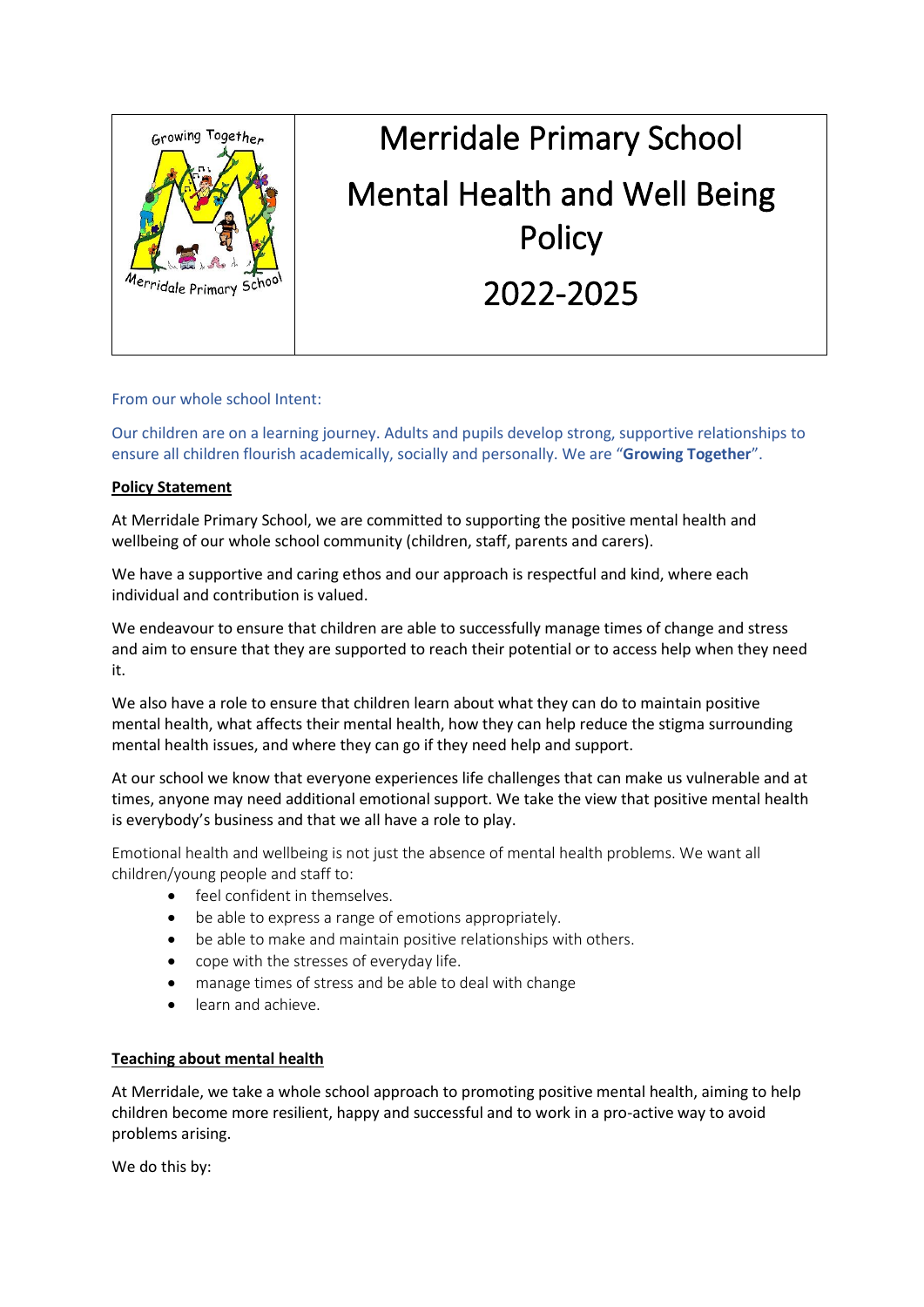• Creating and applying consistent ethos, policies and behaviours that support mental health and well-being.

• Adhering to a positive, restorative approach to behaviour management.

• Helping children socially to form and maintain relationships. Promoting the values of kindness and respect.

• Helping children to feel comfortable about sharing any concerns or worries.

• Teaching children emotional skills and an awareness of mental health so that they understand their emotions and feelings better.

• Promoting self-esteem, respect and self-respect and ensuring children understand their importance in the world.

• Helping children to be resilient learners and to manage setbacks.

• Identifying children who have mental health challenges and planning support to meet their needs, including working with specialist services, parents and carers.

- Supporting and training staff to develop their skills and their own resilience.
- Developing an open culture where it's normal to talk about mental health.

We promote a mentally healthy environment through:

- Promoting our school values and encouraging a sense of belonging.
- Promoting pupil voice and opportunities to participate in decision-making.
- Celebrating academic and non-academic achievements.

• Providing opportunities to develop a sense of worth through taking responsibility for themselves and others.

- Providing opportunities to reflect.
- Enabling access to appropriate support.
- Explicitly teaching about mental health and well-being through RHE for all year groups
- Children's Mental Health and Wellbeing week and access to information around the school

We pursue our aims through:

- Universal, whole school approaches
- Support for pupils going through recent difficulties including bereavement.
- Specialised, targeted approaches aimed at pupils with more complex or long-term difficulties including attachment disorder.
- Nurture groups and sessions to focus on mental health, resilience and wellbeing.

#### **Staff roles and responsibilities, including those with specific responsibility**

Whilst all staff have a responsibility to promote the mental health of students, staff with a specific, relevant remit include:

Key staff supporting Mental Health at Merridale Primary School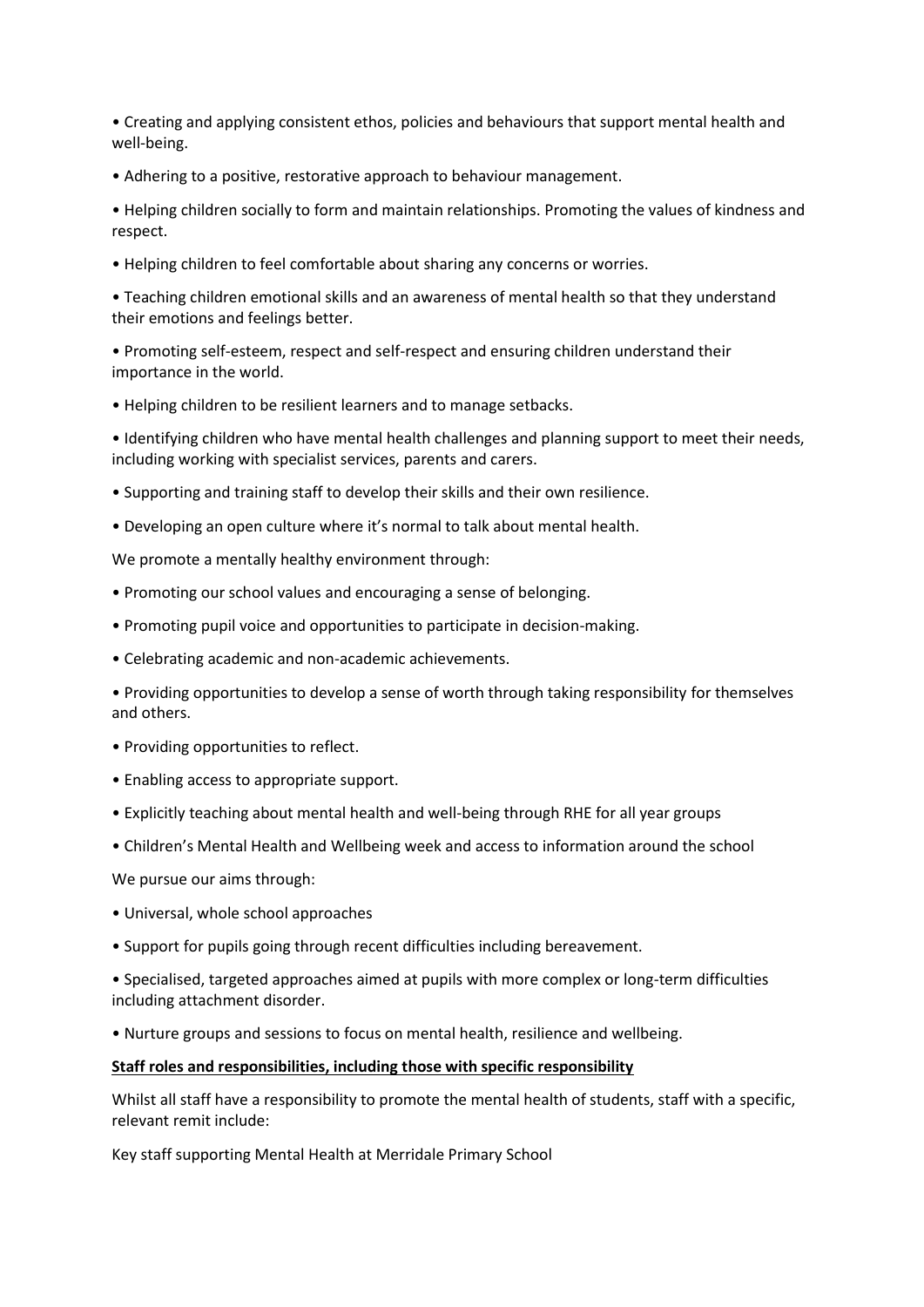Named Senior Mental Health Lead – Laura Towle (Headteacher)

Designated Safeguarding Lead – Laura Towle (Headteacher)

Deputy Designated Safeguarding Leads – Beverley Corbett and Sarah Byrne

Well-being leader: Rachel Hatton

SENCO: Nisha Tara

Learning Mentor: Beverley Corbett

Welfare Officer: Denise Worker

School Counsellor: Jess Spittle (Hope Services)

• Lead and work with all staff to co-ordinate whole school activities to promote positive mental health and wellbeing.

- Work with the RHE leader re: teaching about mental health.
- Provide advice and support to staff and organises training and updates.
- Liaise with mental health services and makes individual referrals to them.

## **Teaching about Mental Health**

The skills, knowledge and understanding needed by our pupils to keep themselves mentally healthy and safe are included as part of our Jigsaw RHE curriculum. The specific content of lessons will be determined by the specific needs of the cohort being taught as appropriate.

All classes make talking about feelings and worries a priority and give children regular opportunities to do this. Using Emotion Coaching techniques, staff invest time in exploring behaviours, worries and concerns to give children skills and strategies to manage their emotions and behaviours successfully.

# **Targeted support**

The school will offer support through targeted approaches for individual pupils or groups of pupils which may include:

- Targeted sessions with Learning Mentor and Welfare Officer.
- Targeted therapy Dog weekly sessions
- Counselling sessions with the school's counsellor
- Sensory Circuit sessions and sensory snacks as needed
- Sensory toys (e.g. fidget toys) and chew toys as needed.
- Therapeutic activities including art, Lego and relaxation and mindfulness techniques.

## **Signposting**

We will ensure that staff, pupils and parents are aware of what support is available within our school and how to access further support.

## **Early Identification and Warning Signs**

All staff will be vigilant in identifying a range of possible difficulties that may be contributing to a pupil's poor mental health, including: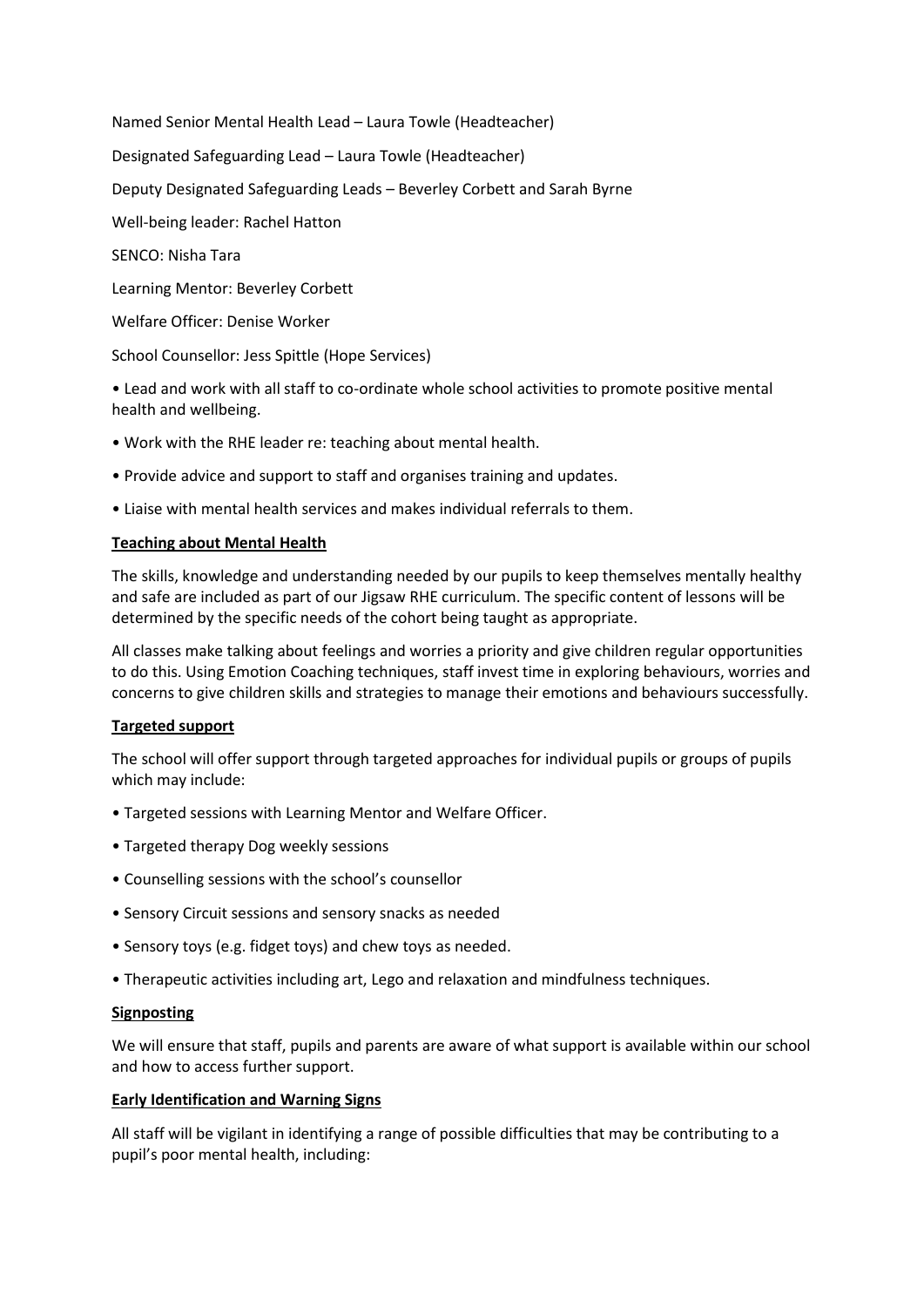- Attendance
- Punctuality
- Relationships
- Approach to learning
- Physical indicators
- Negative behaviour patterns
- Family circumstance
- Recent bereavement
- Health indicators

School staff may also become aware of warning signs which indicate a pupil is experiencing mental health or emotional wellbeing issues. These warning signs should always be taken seriously and staff observing any of these warning signs should communicate their concerns with the Designated Safeguarding Lead (or Deputy), Learning Mentor or Welfare Officer as appropriate.

Possible warning signs include:

- Changes in eating/sleeping habits
- Becoming socially withdrawn
- Changes in activity and mood
- Talking about self-harm or suicide
- Expressing feelings of failure, uselessness or loss of hope
- Repeated physical pain or nausea with no evident cause
- An increase in lateness or absenteeism

## **Disclosures by children and confidentiality**

We recognise how important it is that staff are calm, supportive and non-judgemental to children who disclose a concern about themselves or a friend. The emotional and physical safety of our children is paramount, and staff listen rather than advise. If there is a concern that a pupil is in danger of immediate harm, then the School's Safeguarding procedures are followed. If there is a medical emergency, then the School's procedures for medical emergencies are followed.

## **Assessment, interventions and support**

All concerns are reported to the designated adults within school and needs are assessed through a triage approach with SLT, class teachers and SENCO to ensure the child gets the support they need, either from within the school or from an external specialist service, as quickly as possible.

## **Working with parents and carers.**

Parents or carers can approach their child/children's class teacher if they have mental health concerns. This will be cascaded to the Senior Mental Health Lead for assessment.

To support parents and carers we will:

• Provide information online on mental health issues and local wellbeing and parenting programmes.